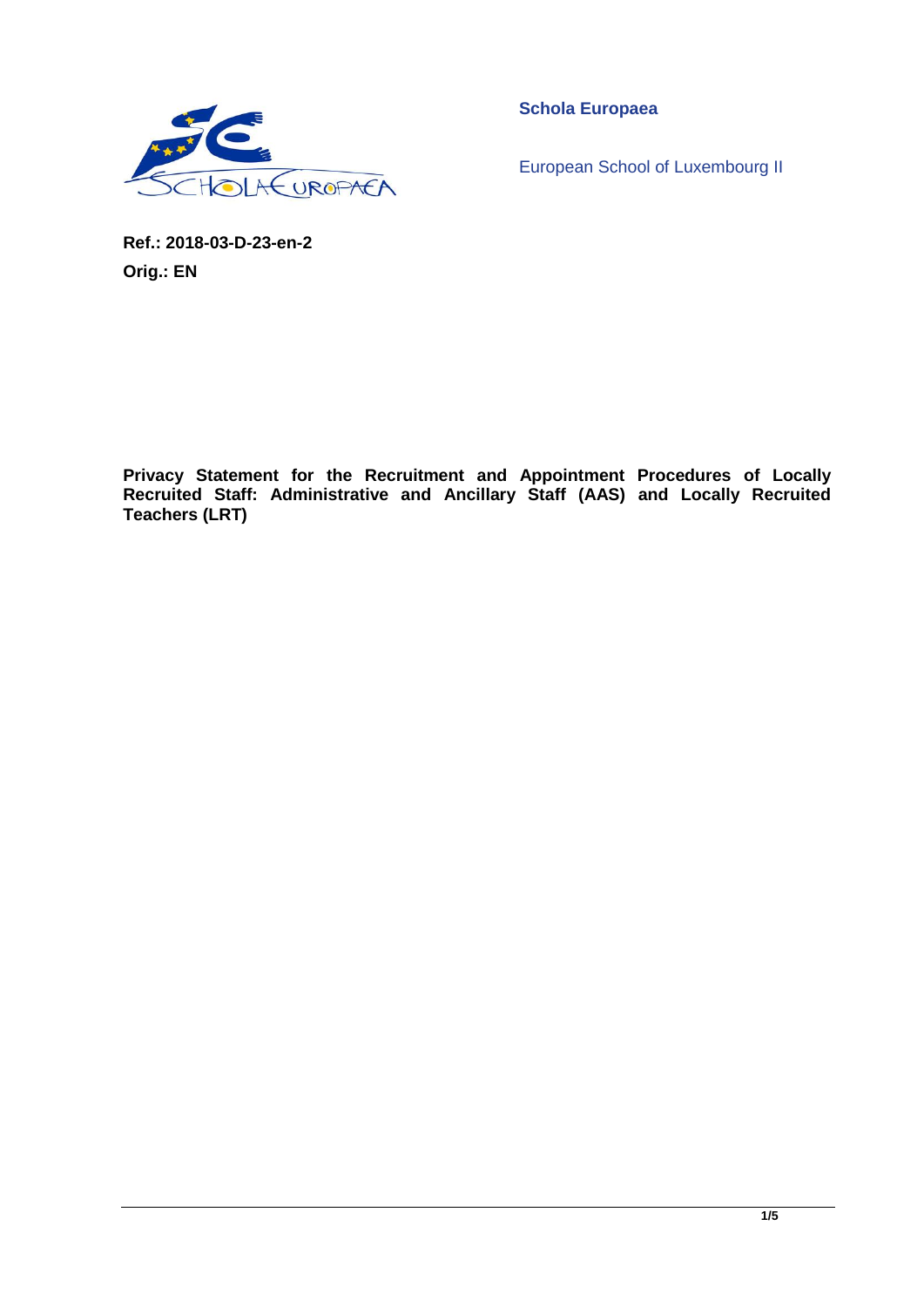### **European School of Luxembourg II**

# **Privacy Statement for the Recruitment and Appointment of Locally Recruited Staff**

## Table of Contents

## **Effective from May 25, 2018**

The European School (hereinafter, the "School") is committed to respecting your privacy and to complying with the requirements of the Regulation (EU) 2016/679 of the European Parliament and of the Council of 27 April 2016, on the protection of natural persons with regard to the processing of personal data on the free movement of such data (hereinafter, "the GDPR)".

This Privacy Statement ("Statement") informs you about how the School processes information it collects about you during the selection and recruitment process. It sets out what kind of personal data it may collect about you, how it processes your personal data during its recruitment activities, and what are your rights in relation to such collection.

"Personal data" means any information relating to an identified or identifiable individual.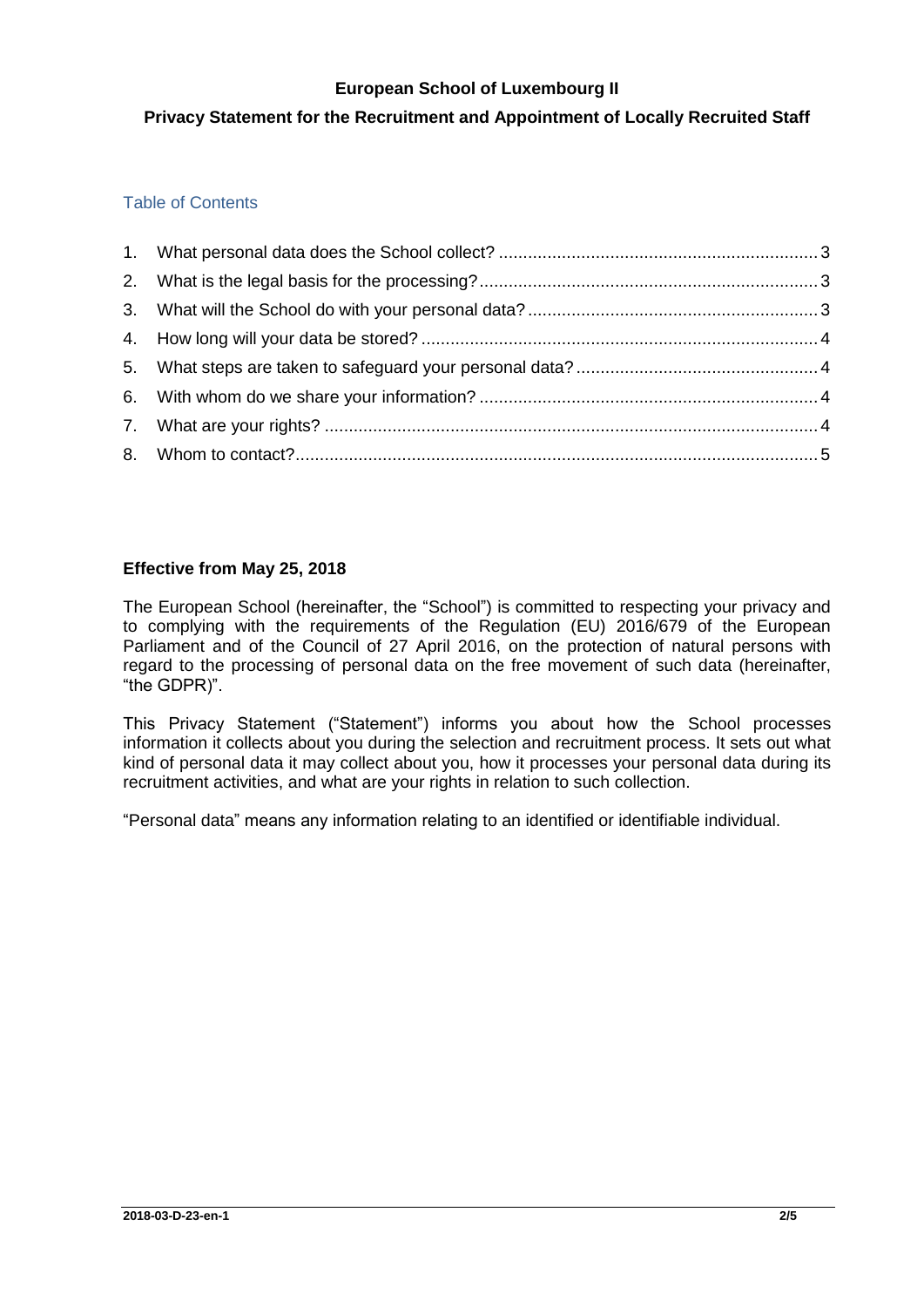### <span id="page-2-0"></span>**1. What personal data does the School collect?**

The categories of personal data that are typically collected and processed in the recruitment context are:

- Contact details: name and surname, address, telephone number and email address,
- Professional details: competences, skills, experience and education, e.g. your updated CV (Euro pass format), previous employments, educational details, diplomas and qualifications, third party references, criminal convictions and offenses records,
- Correspondence: email exchanges with the candidate (standard replies to applicants, invitation letters to candidates to be interviewed, negative letters to non-selected candidates),
- Evaluation sheets.

## <span id="page-2-1"></span>**2. What is the legal basis for the processing?**

The legal basis for the processing of your personal data as candidate relies on Article 6, paragraph 1, numeral (f) of the GDPR: legitimate interest.

#### <span id="page-2-2"></span>**3. What will the School do with your personal data?**

The School will collect, use, store and otherwise process your personal data for the purposes of the School's recruitment activities, as follows:

- Communicating with you, in the context of recruitment activities, such as:
	- $\triangleright$  To obtain additional information where necessary;
	- $\triangleright$  To provide you with information relating to your application and to fulfil your requests.
- Managing recruitment activities, including activities related to organizational planning, such as:
	- $\triangleright$  To set up and conduct interviews and assessments;
	- $\triangleright$  To evaluate, select and recruit applicants;
	- $\triangleright$  To contact third party references provided by you to evaluate your previous performances,
- Legal and regulatory compliance, including obtaining and releasing personal data as required by law, judicial organizations or practice in order to comply with legal obligations imposed on us.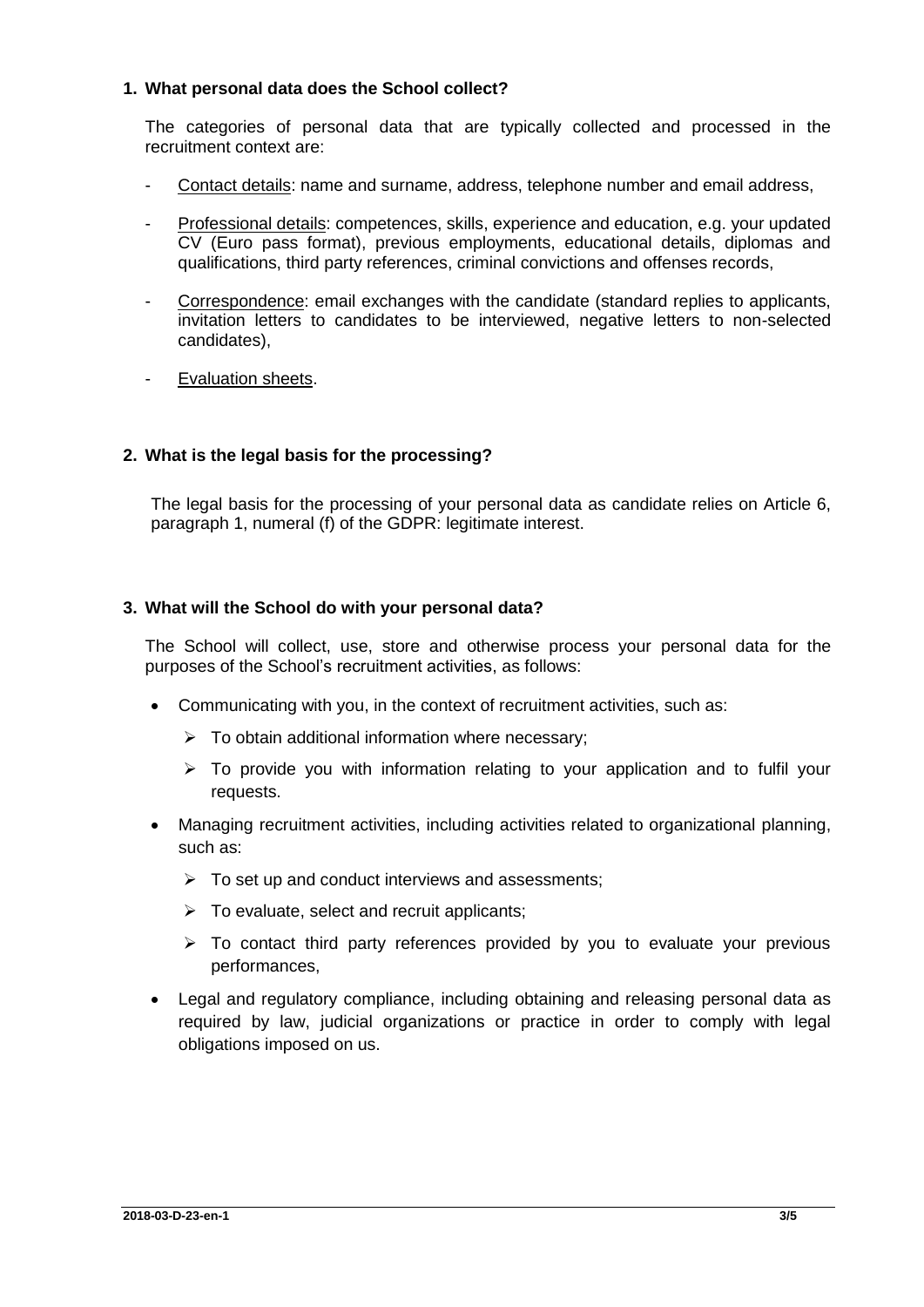#### <span id="page-3-1"></span><span id="page-3-0"></span>**4. How long will your data be stored?**

Recruitment files of unsuccessful candidates may be referred to for other vacancies which arise in the future. However, if an unsuccessful candidate requests immediate deletion of his/her data, the data will be deleted within one month.

Recruitment files, both paper and/or electronic versions, are stored for three years.

In case of appointment, parts of your recruitment file (CV, diplomas, certificates ) will become part of your staff file.

### **5. What steps are taken to safeguard your personal data?**

In order to protect your personal data, a number of technical and organizational measures have been put in place. These include appropriate measures to address online security, physical security, risk of data loss, alteration or unauthorized access taking into consideration the risk represented by the processing and the nature of the data being protected.

Moreover, we limit access to the databases containing personal data to authorized persons having a legitimate need to access such information, pursuant to the purposes described above.

### <span id="page-3-2"></span>**6. With whom do we share your information?**

During the selection process of recruitment, your data will only be processed for the purposes described in this Statement, by:

- Human Resources personnel within the administration of the School:
- Members of the Selection Committee and, if necessary, the Office of the Secretary-General of the European Schools.

The School will not disclose your personal data outside of the European Union.

## <span id="page-3-3"></span>**7. What are your rights?**

With respect to the processing of your personal data, you have the right to be informed and to access to your personal data, as well as the right to rectification, the right to erasure and the right to object to the processing. Please note that the right to rectification only applies to factual data processed within the selection procedure. In addition, data related to the admissibility criteria can be rectified after the closing date of submitting applications, but will not be taken into account in the recruitment decision.

The applicant cannot change appreciations or comments added to the file by the evaluators.

To facilitate the exercise of your rights, you can present your request to [MAM-DATA-](mailto:MAM-DATA-PROTECTION-OFFICER@eursc.eu)[PROTECTION-OFFICER@eursc.eu](mailto:MAM-DATA-PROTECTION-OFFICER@eursc.eu)